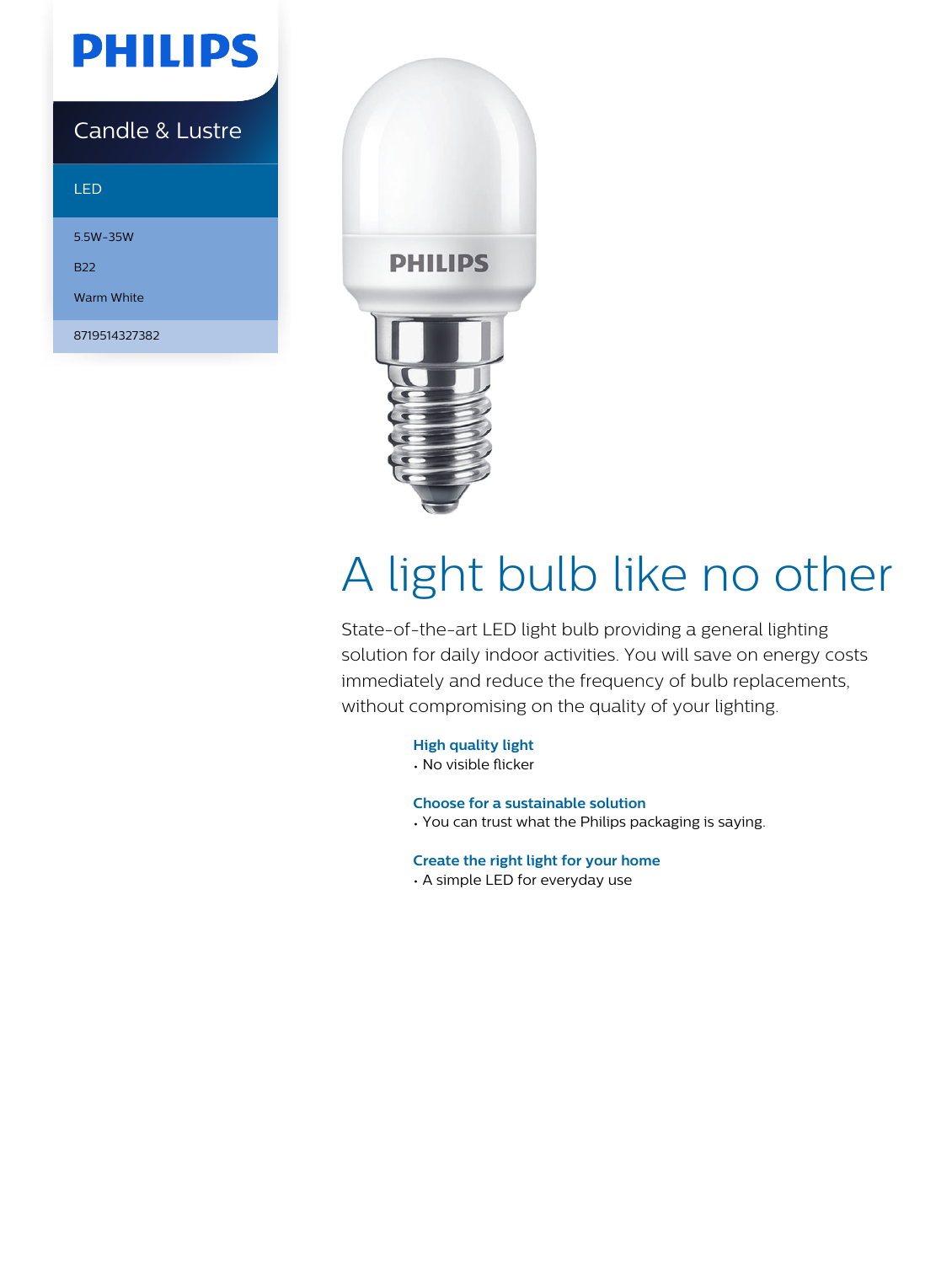#### 8719514327382

### **Highlights**

#### **No visible flicker**

When your light flickers in quick succession it could be hard on the eyes, cause headaches, and even set off an attack for those with photosensitive epilepsy. It's both unpleasant and unnecessary. LEDs can flicker because of their rapid response to the driver current. However, because

Philips LEDs are designed so that variations in your driver current's output are minimized, they eliminate the factors that cause flicker. So, you won't see it, not even a hint.

#### **No UV or IR**

The beam of light is free of infra-red meaning no heat is radiated, and no ultra-violet light means that fabric and items under this light wonφηt fade.

#### **A Simple LED for Everyday Use**

The Philips everyday LED is the perfect bulb for your basic lighting needs. It provides the beautiful light and dependable performance you expect from Philips LED at an affordable price.

### Specifications

#### **Bulb characteristics**

- Dimmable: No
- Intended use: Indoor
- Lamp shape: Non directional luster
- Socket: B22
- Technology: LED
- Type of glass: Frosted

#### **Bulb dimensions**

- Height: 8.5 cm
- Weight: 0.038 kg
- Width: 4.5 cm

#### **Durability**

- Average life (at 2.7 hrs/day): 15 year(s)
- Lumen maintenance factor: 70%
- Nominal lifetime: 15,000 hour(s)
- Number of switch cycles: 50,000

#### **Light characteristics**

- Color consistency: 6SDCM
- Color rendering index (CRI): 80
- Color temperature: 2700 K
- Light Color Category: Warm White
- Nominal luminous flux: 470 lumen
- Starting time: <0.5 s
- Warm-up time to 60% light: Instant full light
- Color Code: 827 | CCT of 2700K

#### **Miscellaneous**

• EyeComfort: Yes

#### **Other characteristics**

- Lamp current: 50 mA
- $\cdot$  Efficacy: 85 lm/W

#### **Packaging information**

- EAN: 8719514327382
- EOC: 871951432738200
- Product title: LED 5.5-35W B22 2700K P45 FR ND AU 1PF/6

#### **Power consumption**

- Power factor: 0.5
- Voltage: 220-240 V
- Wattage: 5.5 W
- Wattage equivalent: 35 W

#### **Product dimensions & weight**

• Length: 8.5 cm

#### **Rated values**

- Rated lifetime: 15,000 hour(s)
- Rated luminous flux: 470 lumen
- Rated power: 5.5 W

#### **Technical specifications**

• Frequency: 50-60 Hz